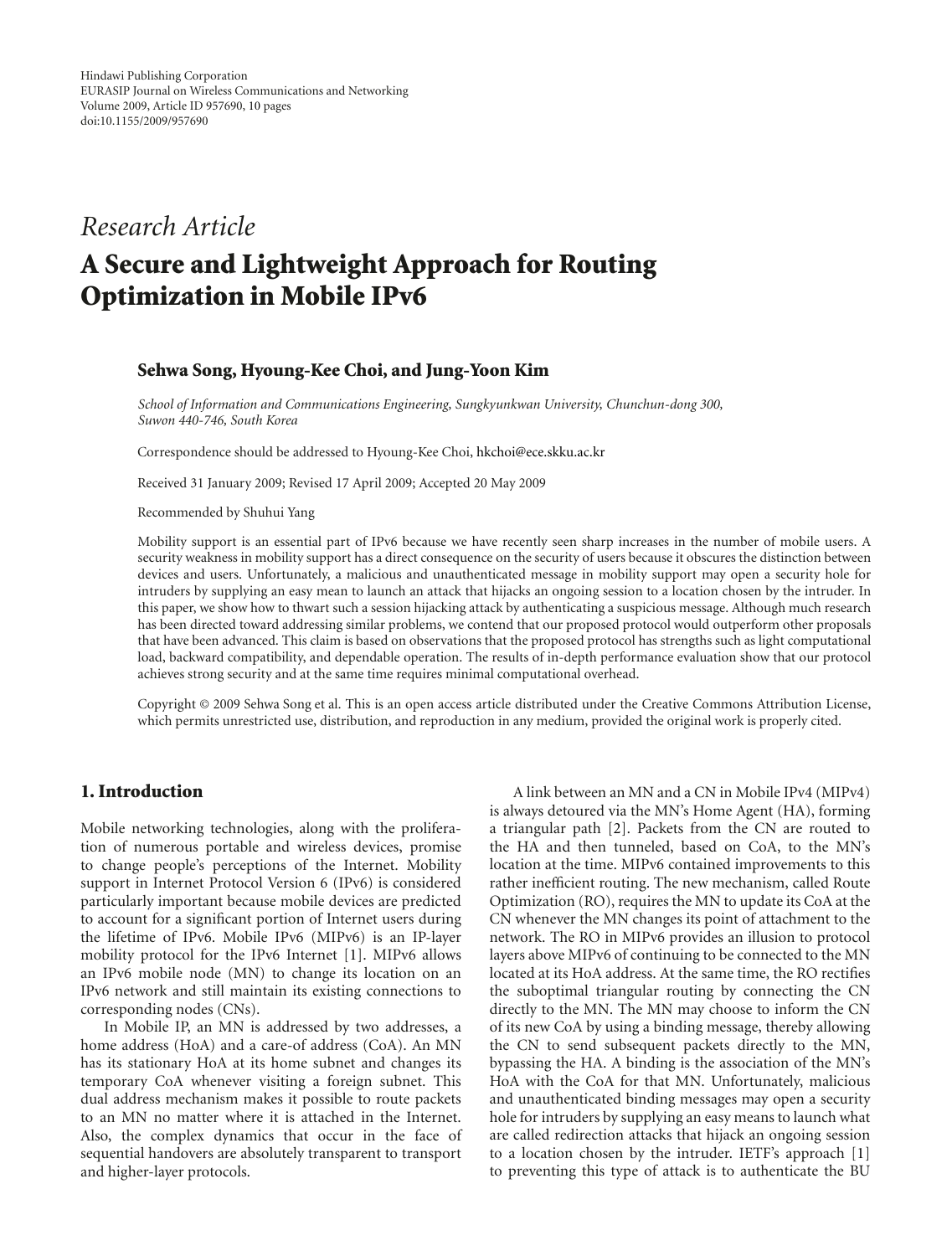

Figure 1: Illustration of secure routing optimization in MIPv6. There are six messages in total. The MN-HA path is securely protected by the IPsec tunnel.

message at the CN and to examine a return path from the CN to the claimed CoA to determine if the address is routable. These two special routines are called Binding Update (BU) and Return Routability (RR), respectively, and we refer to this series of activities as a secure RO in order to emphasize the security aspect in this RO.

In this paper we address the problem of securing the routing optimization. This is a particularly difficult problem because of the following reasons. First, we cannot expect a pre-established secure channel between communicating nodes nor an infrastructure to support secure transactions on behalf of communicating nodes [3]. In addition, the new protocol should be efficient in yielding real-time responsiveness and have a light computational load because delay in the handover greatly affects the quality of service (QoS) in mobile applications. Last but not least, the proposed protocol must be compatible with the legacy protocol to permit a smooth transition.

Our goal in this paper is to take significant steps toward a system that fulfills these criteria. In our protocol the MN creates a secret and sends this secret to the CN twice, once in the direct path to the CN and the other through an indirect path via the HA. The secret is safe from snoopers because it is wrapped in a self-encrypted message. Later, the MN discloses its secret to the public. If the CN can decrypt the MN's early messages with this secret, the CN can confirm the MN's ownership. We evaluated the proposed protocol by comparing its computational expense with five other protocols. The result showed that the proposed protocol was quite efficient and, at the same time, satisfied in a secure manner both ownership and return routability. The objective in this paper is not to explain the cause of network anomalies in the MIPv6. Instead, we seek to demonstrate the utility of new primitives and techniques a future system could exploit for efficient handover.

The paper is organized as follows. Sections 2 and 3 introduce the RO in MIPv6 and discuss related works. Section 4 presents the result of vulnerability analysis. In Section 5, we propose a new secure RO scheme. A performance analysis of the proposed scheme is given in Section 6. Section 7 contains our conclusions.

## **2. Route Optimization in Mobile IPv6 (MIPv6)**

The secure RO in the MIPv6 is composed of six messages and is shown in Figure 1. The first four messages are dedicated to checking the RR of the CoA, and the last two messages are used to authenticate the BU message.

The MN sends the Home Test Init (HoTI) and the Careof Test Init (CoTI) messages to initiate the binding update, that is, updating the new CoA at the CN. These two messages are sent almost simultaneously but along different paths; the CoTI is sent directly to the CN, and the HoTI is sent indirectly via the HA; (1) are the HoTI and CoTI messages, respectively,

$$
HoTI = \{HoA, CN, RH\},
$$
  

$$
CoTI = \{CoA, CN, RC\},
$$
 (1)

*RH* and *RC* are cookies to match requests with the CN's corresponding responses.

The CN sends the Home Test (HoT) and the Care-of Test (CoT) messages as responses to the previous messages. The HoT and CoT messages are sent, respectively, to the source addresses of the HoTI and CoTI, and follow the same delivery paths as the HoTI and CoTI messages. The HoT and CoT messages are shown, respectively, in

$$
HoT = \{CN, HoA, R_H, HT, i\},\tag{2}
$$

$$
CoT = \{CN, CoA, R_C, CT, j\}.
$$
 (3)

HT and CT are tokens generated by the CN and become a secret key after concatenating these two tokens to authenticate the BU message. HT and CT are shown, respectively, in (4). HT and CT are saved in the CN's hash under the hash indices of *i* and *j*. The MN must later return these hash indices in its BU message so that the CN can remain stateless until the BU message is received. These hash indices are included in the HoT and CoT

$$
HT = First64(H(K_{CN}, HoA||N_i||0)),
$$
  
\n
$$
CT = First64\Big(H(K_{CN}, CoA||N_j||1)\Big).
$$
\n(4)

 $H(\cdot)$  is a selected hash function, and First64( $\cdot$ ) is a function to choose the first 64 bits in the return string of the hash function. Input to the hash function is the CN's secret key  $(K_{CN})$  and the concatenation of MN's HoA, a nonce value (*Ni*) and a zero. The generation of CoT is quite similar to the HoT, and extension to the CoT should be straightforward.

The legitimate MN now possesses both tokens and generates a secret key (*K*bm) as shown in

$$
K_{\rm bm} = H(\text{HT}||\text{CT}).\tag{5}
$$

This marks the end of the RR procedure. The MN may now generate the BU message and is ready to send

$$
BU = \{CoA, CN, HoA, SEQ, LT, i, j, MAC_{BU}\}. (6)
$$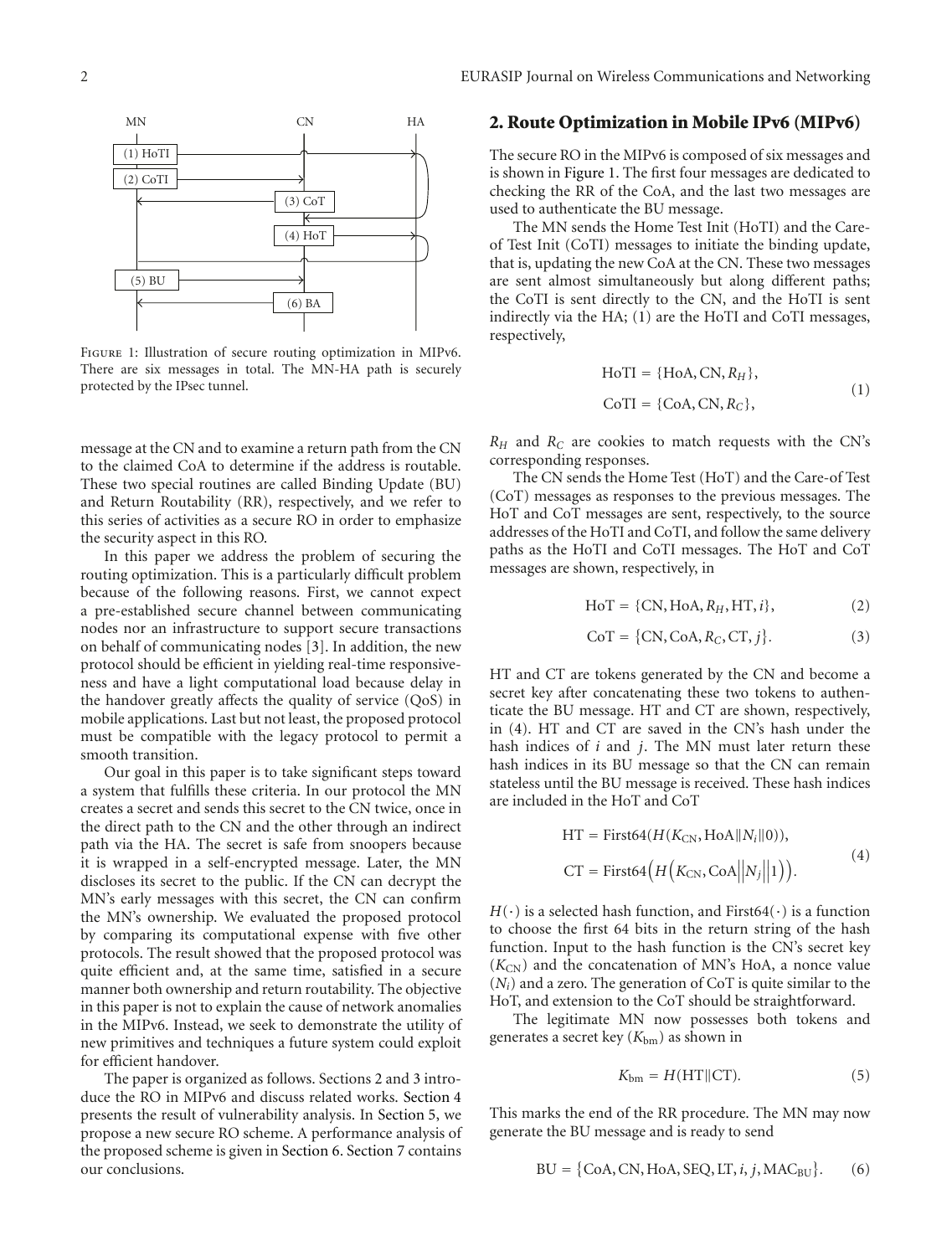This BU message as shown above is sent from the MN's CoA to the CN. In addition to the CoA, HoA, CN, a sequence number (SEQ), valid lifetime (LT) for this binding update, and the two hash indices are included in the BU message.  $MAC_{BU}$  is the sign of the BU message using  $K_{bm}$ .

On reception of the BU message, the CN recovers *K*bm from the hash indices included in the BU message and verifies the sign. If the sign proves authentic, the CN accepts the BU message and the MN's CoA by sending an acknowledgment to the MN. The binding acknowledgement (BA) message is shown in

$$
BA = \{CN, CoA, SEQ, LT, MACBA\}. \tag{7}
$$

The security of the RR and BU protocols hinges on the management of HT and CT. Note that no one except the CN can manipulate HT and CT because of the unknown  $K_{CN}$ . However, HT and CT are available to anyone in the delivery path because they are delivered in clear text. If an adversary happens to collect a pair of HT and CT in the network, the secure RO is vulnerable to a redirection attack [4].

From a security perspective, the MN's duty as defined in the RFC 3775 is twofold [1]. First, when the MN updates its temporary CoA at the CN, the MN should corroborate to the CN that the CoA is a temporary version of the HoA and that the HoA and CoA are both owned by the MN. The stationary HoA serves as an identifier for the MN. Second, from the perspective of the CN, rather than being informed by the MN that the MN's address has changed to the new CoA, it would be safer for the CN to participate actively in this binding update procedure by confirming the existence and the routability of the MN's CoA. This is very important because a dishonest MN could advertise a fake CoA. The former duty is implemented in the BU, and the latter is accomplished in the RR.

The MIPv6 is an extended version of the IPv6 implemented to support tetherless mobility to nodes but has no role in strengthening the security of the IPv6. Hence, many good security features are excluded from the MIPv6, including authentication. Indeed, authentication to the MN is excluded and furthermore is not necessary in the MIPv6. This is because, first, the security policy in the MIPv6 tries only to maintain a degree of security equal at least to the security of the IPv6 and enforces only authentication of the BU message and the RR. Second, the overhead associated with authentication is too big. Authentication necessitates establishment of a session key for the two nodes, a step that then requires a key management mechanism. Third, at the moment when the MIPv6 starts to work, authentication in the second layer has already been completed. For instance, typical authentication mechanisms in the second layer are Wi-Fi Protected Access2 (WPA2) in 802.11 [5], Privacy and Key Management v2 (PKMv2) in 802.16e [6], and Authentication and Key Agreement (AKA) in Universal Mobile Telecommunications (UMTS) [7]. Additional authentication in the MIPv6 is unnecessary for valid users in the second layer, but nevertheless, the MIPv6 monitors the behavior of these users after authentication.

## **3. Related Work**

One popular approach for a secure RO was to establish a secure relationship between the CN and the MN. The CN first authenticated the MN so as to set up a secure channel and then exchanged useful information over this secure channel. Certificate-based Binding Update (CBU) [8], Hierarchical Certificate-based Binding Update (HCBU) [9], and Leakage-Resilient Security Architecture (LR-AKE) [10] incorporated private key cryptography to establish a secure relationship. Because the MN is authenticated, the CN can trust all messages from the MN. Such attacks as impersonation, message modification, and eavesdropping are quite difficult in the secure channel. As a result, the CN can be sure that CoA is owned by the MN and is reachable. Nonetheless, we contend that the proposed protocol has many advantages over a protocol with private key cryptography as follows.

- (1) The certificate management is known to be a big overhead in the operation of asymmetric cryptography. In particular, revoking a certificate and managing the list of revoked certificate are such overheads. The proposed protocol dispenses with the certificate and its management.
- (2) The MN and CN may belong to different security domains. In this case interdomain protocol for asymmetric cryptography can be quite subtle, rendering its advantages forfeit. The proposed protocol runs the same irrespective of the domains the both parties belong.
- (3) The proposed protocol is quicker than the one with asymmetric cryptography in completing the bind update. This lower delay helps the MN to complete handover quicker. Furthermore, relatively light computations in the proposed protocol extend battery lifetime of mobile devices.

Greg and Michael [11] proposed another secure RO protocol, called the Child-proof Authentication for MIPv6 (CAM), using only a private/public key pair without resorting to certification of public keys. In this approach, the interface identifier of IPv6 addresses is computed from a public key and auxiliary parameters via a cryptographic one-way hash function. The MN uses the corresponding private key to assert address ownership and to sign messages sent from this address without PKI or any other security infrastructure. The binding between the public key and the address at the CN can be verified by recomputing the hash value and by comparing this hash value with the interface identifier. However, the CN cannot confirm return routability to the CoA. Further, the computation load on the MN side is heavy because every BU message requires the MN to generate a signature and the CN to verify it.

The question has been raised of whether private key cryptography is the only approach for a secure BU. Much research has been geared toward developing a secure BU that contains less expensive cryptography. Veigner and Rong [12, 13] proposed a new route optimization protocol for MIPv6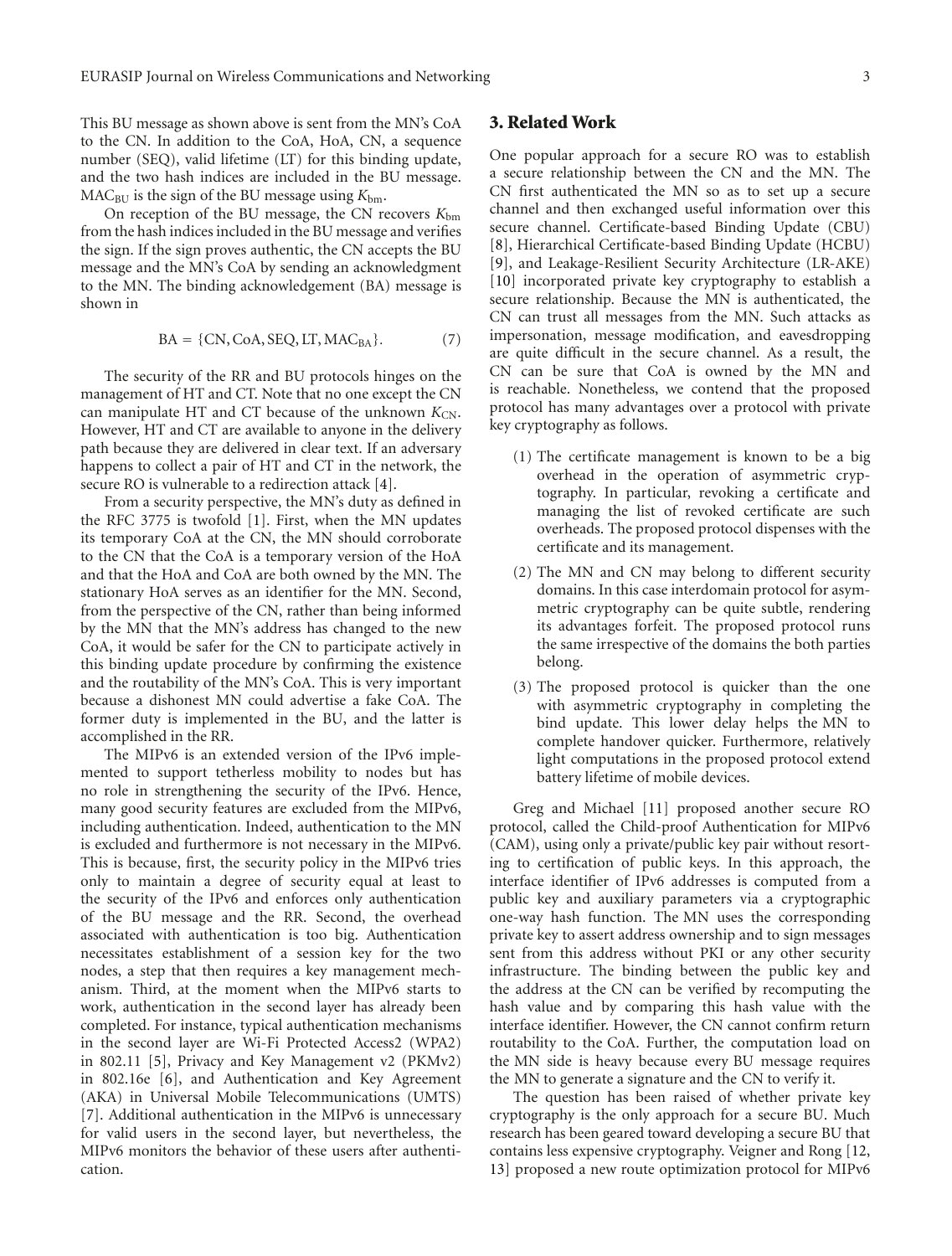

Figure 2: Illustration of a session hijacking attack. Because the (1) and (3) messages are sent independently, the sequence of messages is irrelevant.

(ROM). In their proposal, the MN uses the ROM protocol to assign a unique hash value to its currently used CN. The hash value is sent via the HA-CN path. Simultaneously the home subnet of the MN is authenticated by the CN by means of a three-way handshake. This means that now when it moves into a new subnet, the MN only has to send a BU message directly to the CN. The CN considers the BU message authentic because of the MN's knowledge of the nonce value. This nonce value included in the BU message was previously used when generating the CN's unique hash value. The MN with the paired secret (i.e., a nonce and hash value) first sends the irreversible hash value via an indirect path and has itself authenticated by the CN and then, to assert its ownership of both the HoA and CoA, discloses the nonce value through the direct path. The rather expensive private key cryptography of the approach discussed earlier is replaced by the hash operation. This protocol is similar to our proposed algorithm in its use of a paired secret. Our work complements this earlier work by providing another fully designed routing optimization protocol. However, the main differences between the two protocols include (1) the ROM protocol is not compatible backward with the legacy protocol, and (2) at the end of the ROM protocol, the MN shows the ownership of both the HoA and the CoA addresses but fails to assure the CN that the claimed CoA is routable.

## **4. Vulnerability of Route Optimization in MIPv6**

The goal of a secure RO is to assure the CN that the MN owns the claimed CoA and that this temporary address is reachable in the Internet. Also, the design goal is motivated by the desire to achieve a security level equivalent to that of the IP network without creating major new security problems [14]. Hence, the goal is not to protect against attacks that were already possible before the introduction of IP mobility. Nonetheless, the security protocol in MIPv6 remains vulnerable to a few critical attacks. We discuss the cause and effect of the attacks in further detail in the next section.

*4.1. Three Weaknesses in MIPv6.* We have found at least three weaknesses in MIPv6. A brief summary of each one is as follows.

- (1) The two tokens HT in (2) and CT in (3) make up the secret BU key. These tokens are delivered in clear text. Anyone can easily acquire HT and CT.
- (2) Message authentication in the BU is completed after the CN receives the fifth message. Any earlier authentication for HoTI and CoTI is impossible because the MN and the CN do not share a secret key in advance. Hence, the CN must respond to all BU requests. This unconditional response involves an addition to its database, and an adversary may mount a memory overflow attack by sending meaningless BU requests.
- (3) The two tokens are created independently of each other. This is because the tokens are created entirely by the CN, and the CoA is new to the CN and has never been used with the associated HoA. The CN is not able to bind the HoA with the CoA at the time of receiving HoTI and CoTI. The CN's ignorance of the association between the CoA and HoA at an early stage makes it almost impossible to generate a pair of related tokens. Because of this independence, the CN checks only to determine if a returning token is the one given by the CN but fails to determine if these two tokens come from a single source or from two different sources. An adversary needs only to manipulate the CoTI and to deceive only the CN to succeed in hijacking a session to a new CoA of the adversary's choice.

*4.2. Vulnerability in MIPv6 (Session Hijacking Attack).* A session hijacking attack (or redirection attack) is initiated by an adversary located between the HA and the CN. An illustration of this attack flow is depicted in Figure 2. This adversary intercepts the HoT message sent by the CN to the MN, a target victim. This message is in clear text, and the adversary can extract the token from the message (see (2)). This HT token is the first half of the session key for the BU. The adversary sends the forged CoTI message to the CN. An address chosen by the adversary appears as the source address in this message. Let us denote the forged CoTI message and the adversary's address to the CoTI<sub>a</sub> and CoAa, respectively. The CN would accept the CoTIa message because of the second vulnerability described in Section 4.1. The CN generates  $CT_a$  and returns this token enclosed in the  $CoT_a$  message to the adversary.  $CoA_a$  appears as the destination address in the  $CoT_a$  message. This  $CoT_a$  message is also in clear text, and the adversary acquires the second half of the token necessary to derive the session key. The adversary generates the  $K_{bm}$  according to (5) and sends the forged BU message as if it were the legitimate MN updating the new CoA.

The CN extracts the hash indices from the BU messages and reads the two tokens from its hash. Using (5) the CN recovers  $K_{\text{bm}} = H(HT \| CT_a)$  and validates the sign in the BU message. The validation should pass, because the CN's *K*bm is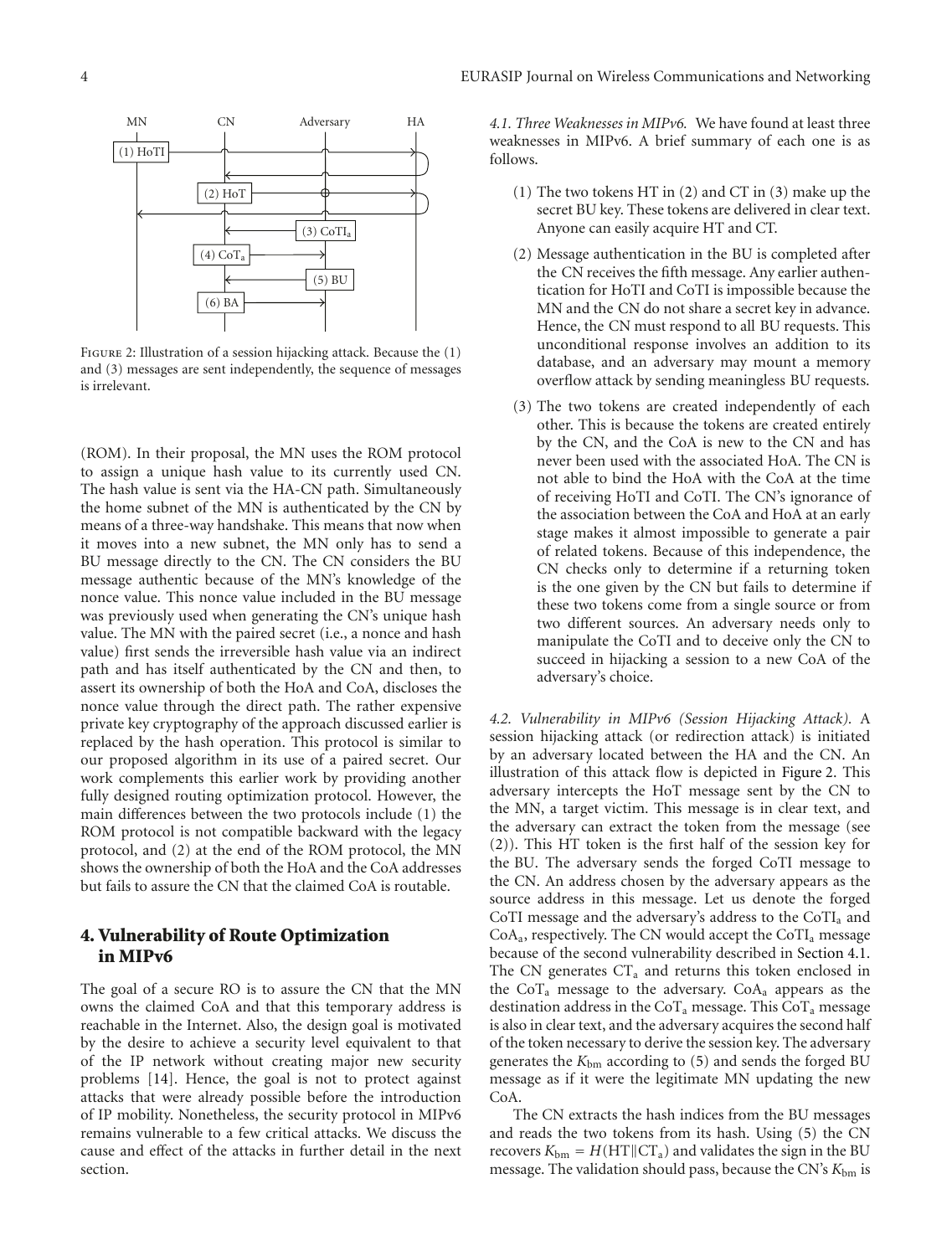the same as the adversary's  $K_{bm}$ . The CN accepts the forged BU and starts to communicate with the adversary located at CoAa. The MN's session thus has been hijacked by the adversary.

This session hijacking attack exploits the third vulnerability discussed in Section 4.1; that is, the two tokens that make up the session key for the BU are created without any common factors between them. This independent key creation lays the foundation for exploitation by the adversary. From the perspective of the adversary, replacing the CoA with CoAa is quite simple because it is the only thing required in order to send the forged CoTI<sub>a</sub> and to remember the  $CT_a$ in the  $CoT_a$ . It is such a simple attack that the adversary does not need to manipulate HT and the messages associated with HT (i.e., HoTI and HoT). If we could design the BU to have HT and CT share meaningful components known to the CN and to the MN, a session hijack attack would not be so simple. In such a case the change only to the CT is insufficient because the HT and  $CT_a$  would then share a common factor different from the one the CN recognizes. Hence, the adversary must forge HoTI and  $H_0T_a$  and  $HT_a$  as well as  $CT_a$  for the attack to succeed. Forging HT and those related messages is more difficult than forging the CT. This is because (1) the adversary must be present not only in the CN-MN path but also in the CN-HA path; (2) the adversary must block the HoTa that is destined for the HoA. The MN would be very suspicious if it found the  $HoT<sub>a</sub>$  generated as a return of the HoTI that the MN had never sent. However, this blockage by an adversary would be almost impossible without having control of a router or a switch along the CN-HA path, which we believe it is quite difficult. Hence, our design principle for the new BU is to introduce a common factor shared only between the MN and the CN.

#### **5. The Proposed Routing Optimization Protocol**

Based upon the foregoing observations, we proposed a novel protocol for a secure RO in the MIPv6. We will discuss protocol requirements first and then the basic protocol proposed in this paper.

*5.1. Protocol Requirements.* Some requirements were determined in the course of designing the protocol. These requirements were selected after taking into consideration both practical implementation issues and performance issues. Five requirements summarize the most desirable attributes of the new protocol.

*(i) Ownership.* The MN can corroborate to the CN that the claimed CoA is owned by the MN. Also, the MN should be able to verify the CoA's binding with the MN's original HoA.

*(ii) Routability.* The CN should be certain that the new CoA is valid and reachable in the network.

*(iii) Dependency.* In the legacy protocol, the MN is given the session key ( $K_{bm}$ ) and uses it to authenticate the BU message. This requirement will change how the two tokens are created.

These two tokens must rely upon each other and in order to thwart any session hijacking attack and must share a factor that cannot be forged.

*(iv) Compatibility and Easy Implementation.* The new protocol should be easy to implement and introduce the lesser imperative amendments to the existing MIPv6 protocol so that the transition to the new protocol is smooth and transparent to end users.

*(v) No Degradation of QoS.* The new protocol should not degrade QoS in the MIPv6, especially the speed of handover.

The first two requirements are essential because they are the security requirements and the main purpose of the BU and of RR, respectively. We show in Section 6.1 how the new protocol satisfies these first two requirements. Satisfaction of the third requirement is discussed in the security analysis of the protocol in Section 6.2. The last two requirements are discussed in Section 6.3 in which we discuss the computational overhead of the protocol.

*5.2. The Proposed Protocol.* The proposed protocol inherits the strength of the legacy RO protocol in MIPv6 and eliminates the weaknesses identified by ourselves and mentioned in the related work. The advantages of the proposed protocol are concentrated in the design of the BU message. The roles and consequences of the rest of the messages are quite similar to those of the legacy protocol except for minor modification of the messages.

The MN initiates the BU by sending HoTI and CoTI shown in

$$
HoTI = \{HoA, CN, R_H, T_1\},\
$$
  
CoTI = \{CoA, CN, R\_C, T\_2\}. (8)

*RH* and *RC* are the random numbers to match, respectively, HoT with HoTI and CoT with CoTI. Without these parameters, mapping HoT to HoTI in the MN would be difficult in a situation such as one in which the MN might send multiple HoTI messages (or CoTI) because of retransmissions. Once the response arrives, the MN is unable to map this response to the multiple HoTI messages. The CN must return this random number in its response to avoid confusion in the MN.

 $T_1$  and  $T_2$  are the tokens generated by the MN in the proposed system. These tokens are shown in

$$
S = H(p||q), \tag{9}
$$

$$
T_1 = \text{HoA} \oplus S, \qquad T_2 = \text{CoA} \oplus q, \tag{10}
$$

where *p* and *q* are the quite large random numbers and input values to the one-way hash function  $H(\cdot)$ . It is believed that finding input values *p* and *q* from *S* in a reasonable time boundary is almost impossible because of the one-wayness of the hash function which is consisted of is also impossible. Note that  $T_1$  and  $T_2$  share the common number *q* and *p* in *S* which is known only to the MN and nobody else.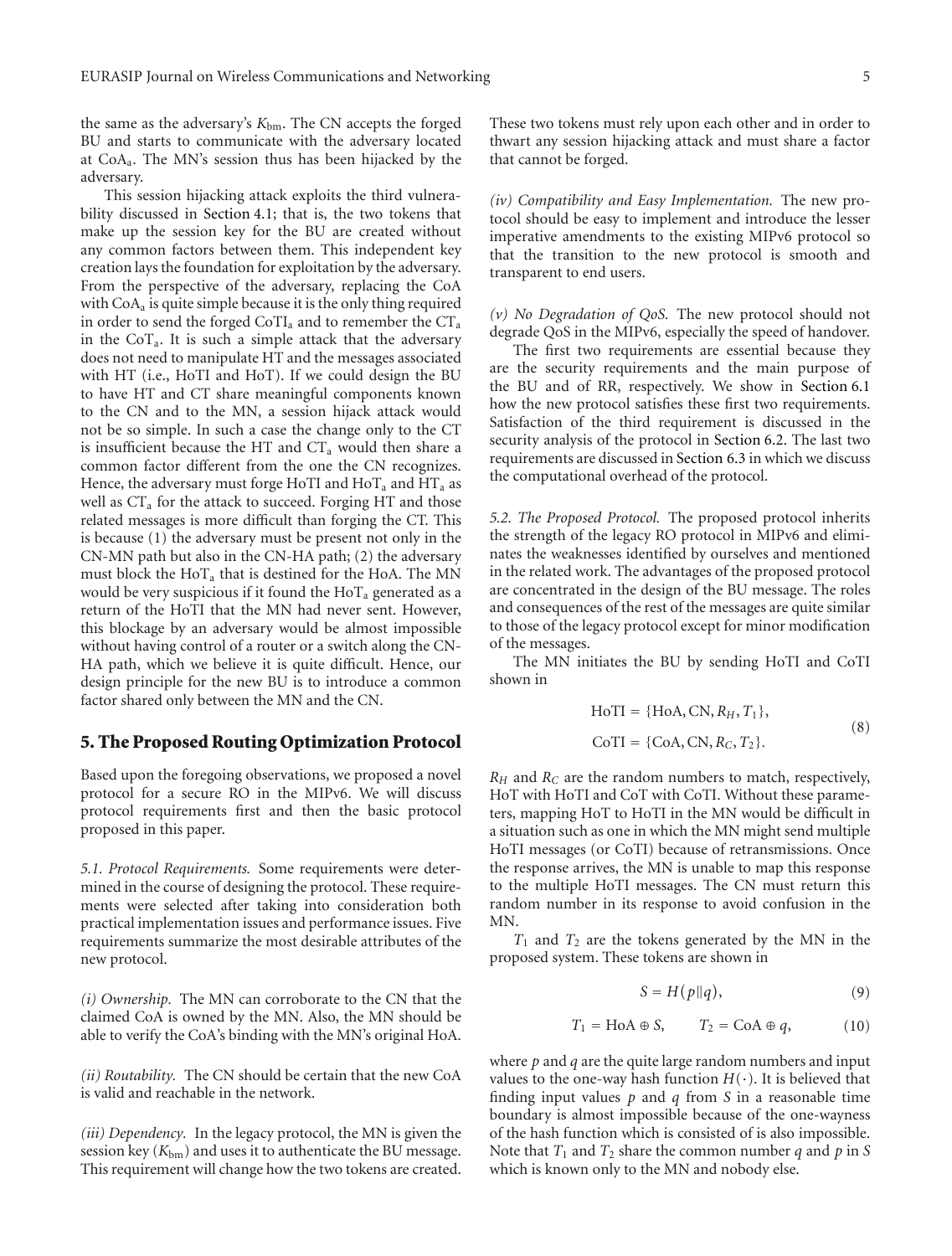HoT and CoT are the CN's responses shown in

$$
HoT = \{CN, HoA, R_H, HT_1, i\},\
$$
  

$$
CoT = \{CN, CoA, R_C, HT_2, j\}.
$$
 (11)

These equations are the same as (2) and (3) in the legacy protocol except that the two tokens, HT and CT, are replaced, respectively, by  $HT_1$  and  $CT_1$ . We no longer use the session key  $K_{bm}$  to authenticate the BU message. HT<sub>1</sub> and CT<sub>1</sub> are instead referred to as cookies in our system and elaborated, respectively, in

$$
HT_1 = N_i \oplus K_{cn},
$$
  
\n
$$
CT_1 = N_j \oplus K_{cn}.
$$
\n(12)

*Ni* and *Nj* are the two nonce values generated by the CN. These nonce values and two tokens,  $T_1$  and  $T_2$ , are saved in the CN's hash under the hash indices of *i* and *j*. The indices, *i* and *j*, are included, respectively, in HoT and CoT. The CN expects to receive these indices in the next message. In this way, the CN remains stateless, dispensing with the need to remember these parameters.

The binding message is shown in

$$
BU = \Big\{CoA, CN, HoA, i, j, LT, SEQ, N_i \oplus N_j, p\Big\}.
$$
 (13)

 $N_i$  and  $N_j$  are used with  $K_{CN}$  to verify the return routability of CoA by determining whether the MN returns  $N_i \oplus N_j$  in the BU message.  $K_{CN}$  is the secret key owned by the CN and used to protect  $N_i$  and  $N_j$ , respectively, in the HoT and CoT messages. The MN should receive both the HoT and CoT messages and extract  $HT_1$  and  $CT_1$ . By XORing  $HT_1$  and  $CT_1$ the MN can calculate  $N_i \oplus N_j$  and include this in the BU message. Notably, the MN discloses *p* in this message. The BU message is authenticated with the MN's presentation of its secrets *p* to the CN.

The CN validates the BU message and then accepts the consequences of the return routability:

$$
BA = \{CN, CoA, LT\}.
$$
 (14)

The CN confirms the BU by sending binding acknowledgment (BA) as shown in (14). CoA appears as the destination address in the BA message.

## **6. Performance Evaluation**

We evaluated diverse aspects of the performance of the protocol. This evaluation includes an analysis to illustrate how the new protocol copes with the vulnerability of the legacy protocol and how it meets the five requirements specified earlier. A comparison of the computational cost between the five protocols is included. The delay involved in completing the secure RO is measured in terms of three popular wireless access networks, and the implications of this delay are described.

*6.1. Security Analysis.* By using the binding update in the proposed protocol, the MN can assure the CN that the MN is reachable (or routable) at the claimed CoA and that this MN is the owner of the HoA and CoA. The routability and ownership are the two security requirements and we intend to demonstrate that the proposed protocol is securely sound by showing that the proposed protocol satisfies these two requirements.

*Ni* and *Nj* are sent in the HoT and CoT messages by the CN and securely wrapped by the CN's secret,  $K_{CN} \cdot N_i$  is directed to HoA along the indirect path, and  $N_i$  is directed to CoA along the direct path. In receiving the BU message, the CN retrieves  $N_i$  and  $N_j$  from its hash using *i* and *j* (see (13)) and calculates  $N_i \oplus N_j$ . The CN checks to see if the returned  $N_i \oplus N_j$  is identical to the one calculated. The correct  $N_i \oplus N_j$ indicates that the MN is reachable at HoA and CoA in both paths. In other words, the CN can ensure the routability of the return path to the MN.

In this scenario, an adversary impersonating the MN could have intercepted HoT and CoT and calculated  $N_i \oplus N_j$ in the same way the MN did. However, the calculations required of the adversary would not be as simple as they might seem. The MN is assigned a new CoA in the foreign network, and this address has never before been associated with the MN's HoT. The adversary would not be able to couple CoT with the corresponding HoT if a fairly large number of BU messages were passing by. This coupling is also difficult for the CN. This is why CN retains  $K_{CN}$ unchanged in generating  $HT_1$  and  $CT_1$  and even uses a constant *K*<sub>CN</sub> across different binding updates. However, it remains possible, even if it seems quite improbable, for adversaries to couple  $HT_1$  and  $CT_1$ . Hence, it is not enough for the CN to assure the RR by presenting  $N_i \oplus N_j$  alone. The proposed protocol compensates for this drawback by authenticating the BU message. Because the message is authentic, the content of this message is also authentic.

Using the hash indices  $i$  and  $j$ , the CN retrieves  $N_i$ and  $T_1$  using hash index *i* and do the same for  $N_j$  and *T*<sup>2</sup> using hash index *j*. The CN XORs *T*<sup>1</sup> with the received HoA and compares the output with the hash function of *p* and *q*; that is, HoA  $\oplus$   $T_1$  = HoA  $\oplus$  HoA  $\oplus$  S =  $H(p||q)$ . Algorithm 1 elaborates the CN's procedure to validate the BU message. Let us hypothesize that adversaries have intercepted a number of HoTI and CoTI messages in the network and also have been lucky enough to find a pair of *T*<sup>1</sup> and  $T_2$ . Even in this extreme scenario, it is almost impossible for the adversary to find *p* due to the one-wayness of the hash. No one except the MN that has sent HoTI and CoTI is able to present  $p$  to the CN. If the MN presents the right *P*-value, the CN concludes that this MN also sent HoTI and CoTI, confirming the MN's ownership of the CoA.

HoA and CoA are included in the BU message not only to compute *S* but also to preclude a dishonest MN from claiming a different CoA in the BU message than the CoA reported in the CoTI message.

*6.2. A Suggested Solution for the Three Weaknesses.* RO vulnerability is attributable to the three weaknesses discussed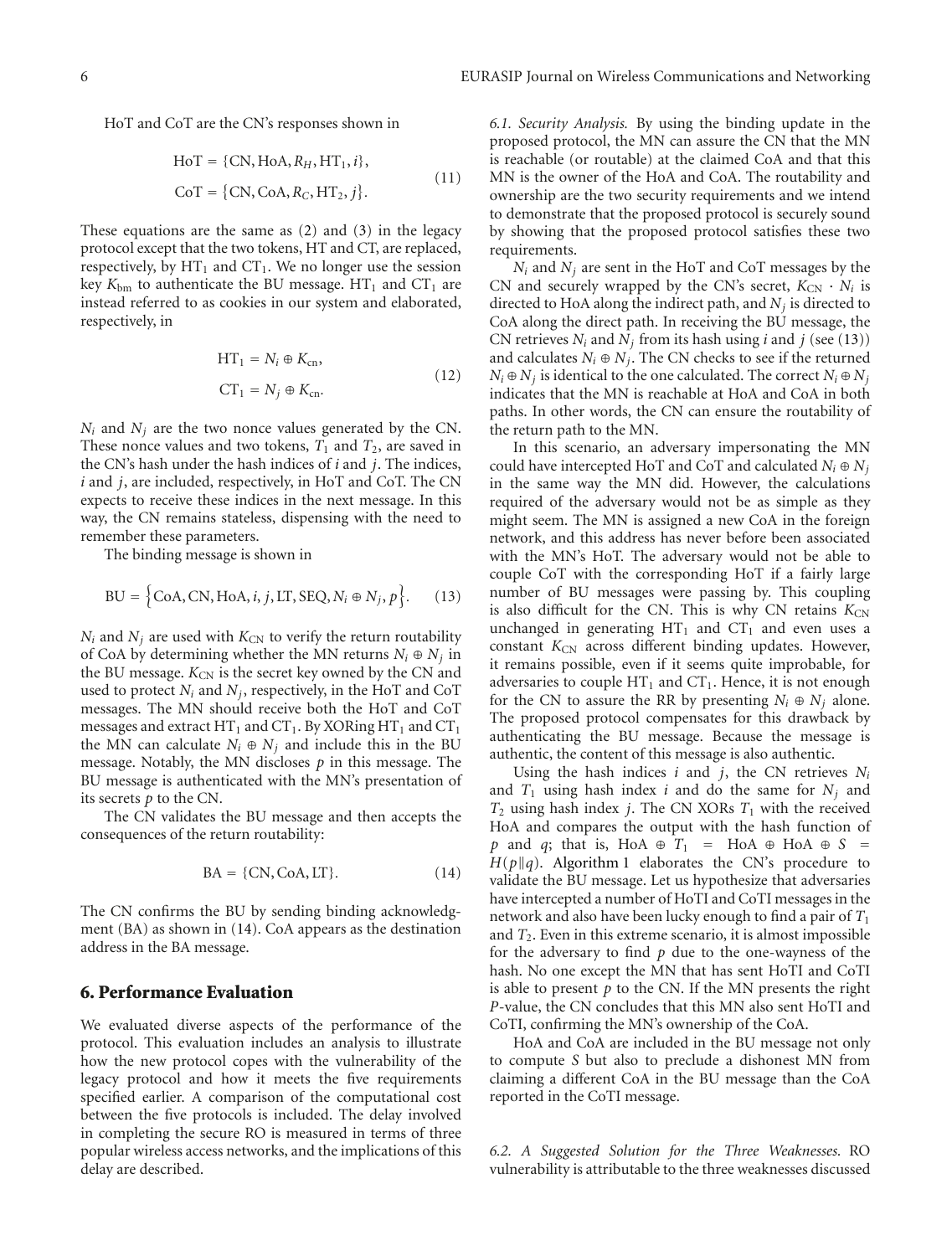*Data*: index *i*, *j*, *p*, *N*<sup>1</sup> *N*2, HoA, CoA, Hash *Result*: Which Verification is confirmed *Begin* Extract  $T_1$ ,  $N'_1$ ,  $T_2$ ,  $N'_2$  from Table of CN by *i* and *j if*  $N_1 \oplus N_2$  is a  $N'_1 \oplus N'_2$ /∗ return routability is confirmed ∗/ Compute  $q' = T_2 \bigoplus \text{CoA}$  $X = H(p||q')$  and  $H(p||q) = T_1 \bigoplus \text{HoA}$ *if*  $H(p||q)$  is Xthen /∗ ownership is confirmed ∗/ *return* Verification succeeded *else* /∗ ownership is failed ∗/ *return* Verification failed *else* /∗ return routability is failed ∗/ *return* Verification failed *end*

ALGORITHM 1: Verification procedure by CN.

in Section 4.1. A solution to any one of these three may remedy the vulnerability in the RO.

The first cause of RO vulnerability lies with delivery of the two tokens in clear text. The remedy requires a shared key to encrypt the tokens as well as authentication and a key exchange protocol for establishing the session key. This additional protocol is a heavy burden for a mobile device.

Delayed authentication causes the CN to accept all HoTI and CoTI messages that request an RO. Early authentication to the MN may be a good solution for this problem. However, following the same reasoning as discussed in the first cause, authentication necessitates a secret key, and we do not consider adding computational overhead to the existing protocol a viable option.

With the complications posed by solutions to the first and second vulnerabilities, we turn to the third of these and suggest another route to closing all three loopholes. The third vulnerability that we discussed originates in the generation by the CN of the two tokens independently of each other. Our solution to this problem is to have the two tokens share a common factor at the time of the generation. In the proposed protocol, *q* is this common factor. Addition of this feature complicates a session hijacking attack tremendously because an adversary must forge the two tokens and their related message simultaneously, a feat that we believe verges on impossible. In the legacy protocol, embedding a relationship into the two tokens was impossible because they are created by the CN, which has no knowledge of them at the time of their generation. In the proposed protocol, however, the MN generated the two tokens on behalf of the CN without any difficulty in pairing CoA and HoA.

*6.3. Computational Comparison.* The proposed protocol maintains backward compatibility with the legacy protocol. The new protocol contains six messages, and the role of each message remains the same as in the legacy protocol. The transition to the new protocol is straightforward because this requires only a software upgrade in the kernel.

We compared the computational expenses for the six protocols described in Section 3; CAM [11], the proposed

protocol, the legacy protocol [1], ROM [12], CBU [8], and LR-AKE [10]. Because the number of messages to complete the RO is different from protocol to protocol, we compared them in terms of the computational expense in each message. Table 1 shows the computational expense for each message up to the thirteenth message. In order to distinguish operations in MN, CN and HA, cells in the table have different backgrounds.

The proposed protocol, which is only backward compatible with the legacy protocol, comprises the six messages. The ROM protocol is also composed of six messages, but nonetheless is incompatible with the legacy protocol. In order to form the BU message (see the fifth message in Table 1), the legacy protocol uses one 768-bit HMAC and one 128-bit SHA-1, respectively, to compute  $K_{bm}$  (see (5)) and to sign the BU message (see (6)). The MN in the proposed protocol computes the one XOR operation for the same message. In order to complete the BU (see the fifth and sixth messages in Table 1), the legacy protocol, the proposed protocol, and ROM, respectively, use five HMAC-SHA-1 operations and two SHA-1 operations, two XOR operations and one hash operation, and one hash operation. CAM is composed of two messages and the most efficient in terms of the number of messages. In contrast LR-AKE has the greatest number of messages. Operations to form each message are quite diverse from one protocol to another, ranging from simple XOR to expensive asymmetric decryption.

Figures 3 and 4 show the computational delays of the six protocols in completing the RO. The delay taken by the each operation as shown in Table 1 is modeled by its average value. The delays of operations done by the three nodes are summed together and plotted in Figures 3 and 4. (LR-AKE requires two HAs for MN and CN, resp. We did not differentiate these two HAs in the computation.) Some of the protocols show different delay measurements, depending upon whether it is the first handover or the second or later handovers. Although Figure 3 depicts the computational delay for the first handover, Figure 4 shows the delay for later handovers. In a continuing sense, the compilation in Table 1 bases RO security in terms of the first handover. CBU and LR-AKE are protocols that fit this definition, and the delay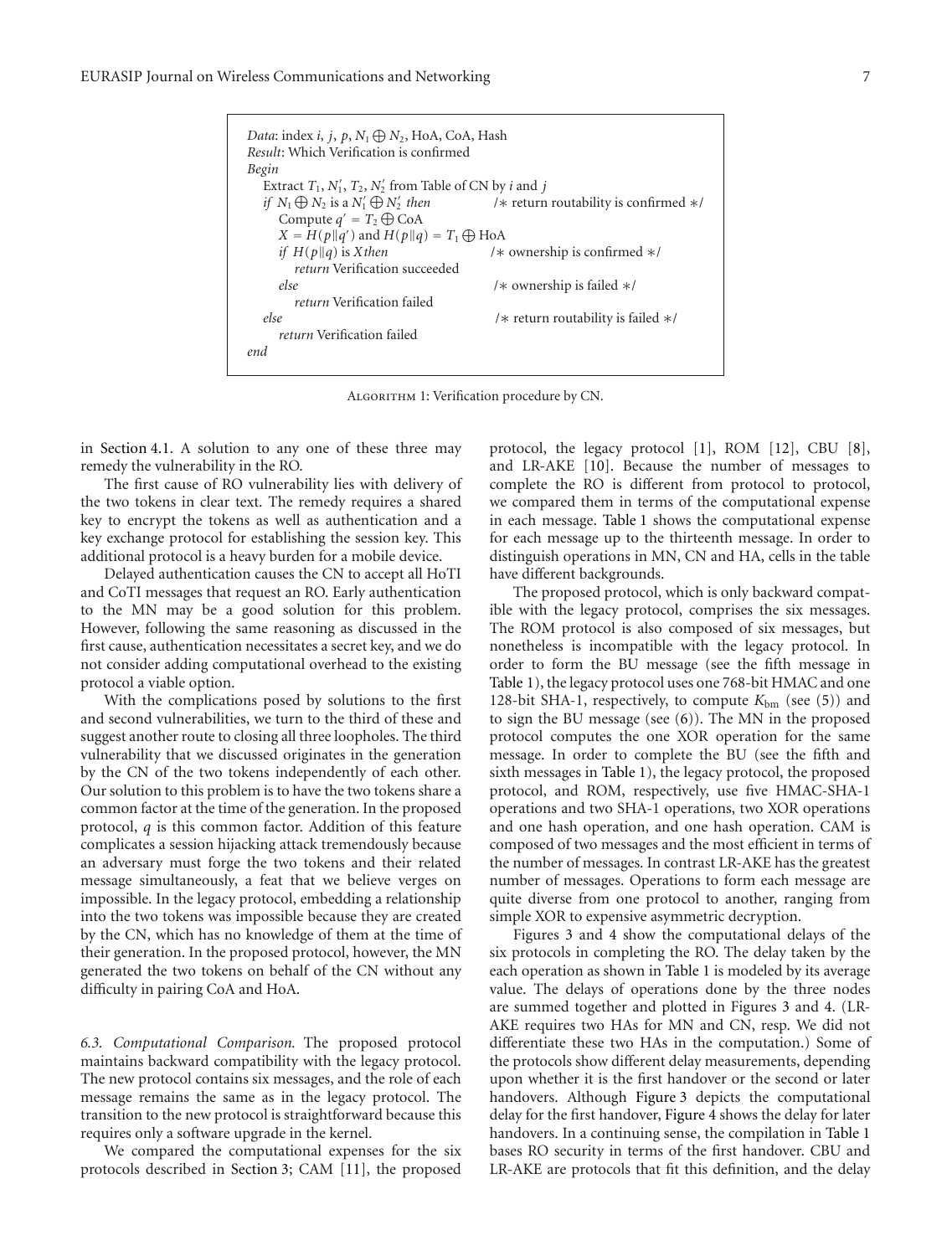Table 1: Computational expenses to form each message. The table shows the comparison for up to 13 messages. Although CAM needs only two messages, LR-AKE requires 13 messages to complete the RO. Note that cells in the table have different backgrounds to distinguish nodes these operations are computed. (MU: multiplication, SU: subtract, XR: XOR, MO: modulo, DV: division, EX: exponentiation, HS: one-way hash function, HM: keyed-hash for message authentication, Es: symmetric encryption, Ds: symmetric decryption, E<sub>PU</sub>: asymmetric encryption, D<sub>PR</sub>: asymmetric decryption, SG: signature generation using private key, SV: signature verification using public key.)

|            |                          |                      |            | 4                          |                                   |
|------------|--------------------------|----------------------|------------|----------------------------|-----------------------------------|
| <b>CAM</b> | SG                       | $HS + SV$            |            |                            |                                   |
| Our        | $HS + XR$                | <b>XR</b>            | <b>XR</b>  | XR                         | <b>XR</b>                         |
| Legacy     |                          |                      | <b>HM</b>  | HM                         | $HM + HS$                         |
| <b>ROM</b> | $AD + HS$                | <b>SU</b>            | AD.        | <b>SU</b>                  |                                   |
| <b>CBU</b> |                          | <b>HS</b>            | <b>HS</b>  | $HS + EX + SG$             | $SV + EX + 2HS$                   |
| LR-AKE     | $XR + HS + EX + MU + MO$ | $2HS + DV + EX + MO$ | $3HS + XR$ | $E_{\text{PU}} + XR + 2HS$ | $2D_{PR}$ + E <sub>PU</sub> + 2HS |

|            | 6          | 7           | 8           | 9                | 10          | 11          | 12         | 13        |
|------------|------------|-------------|-------------|------------------|-------------|-------------|------------|-----------|
| CAM        |            |             |             |                  |             |             |            |           |
| Our        | $HS + XR$  |             |             |                  |             |             |            |           |
| Legacy     | $4HM + HS$ |             |             |                  |             |             |            |           |
| <b>ROM</b> | <b>HS</b>  |             |             |                  |             |             |            |           |
| <b>CBU</b> | $2HS + EX$ | $E_S$       | $D_{S}$     |                  |             |             |            |           |
| LR-AKE     | $E_S$      | $D_S + E_S$ | $D_S + E_S$ | $D_S + E_S + HS$ | $D_S + E_S$ | $D_S + E_S$ | $E_S + HS$ | $D_S+E_S$ |







FIGURE 3: Computational delay for the first handover.

difference between the first and later handovers is quite substantial. These two protocols use private key cryptography to establish a session key at the first handover. This approach to the session key takes considerable time, as shown in Figure 3.

Figure 4: Computational delay for the second and later handovers.

After the second handover, the MN and CN encrypt and decrypt messages using symmetric cryptography. The proposed protocol is the fastest in the first handover while CBU and LR-AKE are the fastest in the second and later handovers.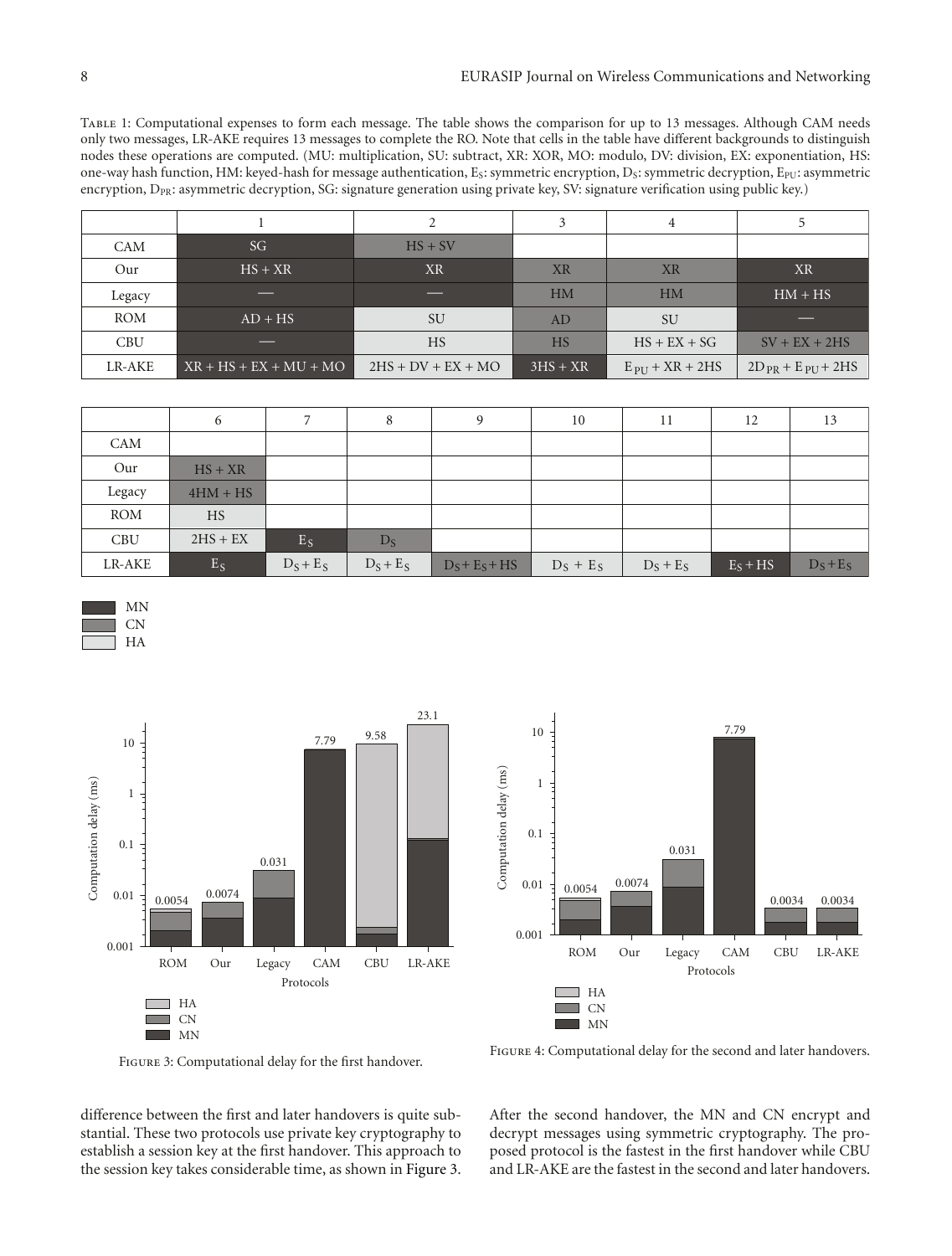

Figure 5: Delays to complete RO in three popular wireless access technologies. We repeated RO for each protocol one thousand times and plotted the outcome in a boxplot.

The delay with the legacy protocol is almost more than four times longer than with the new protocol. The speed of the new protocol is attributed to the transition from frequent hash operations in the legacy protocol to XOR and few hash operations in the new protocol. The delay of the proposed protocol outperforms the ROM protocol by 2 microseconds. Although the difference is insignificant the ROM cannot guarantee return routability to the CN. The computational delay in CAM is quite interesting. It uses an asymmetric signature for the first message in the MN and turns to a oneway hash function and signature verification for the second message in the CN. Although only two messages are used in CAM to complete a secure RO, the computational delay is quite long because of the computation load.

We have implemented the legacy and proposed protocols in three popular wireless access technologies; High Speed Downlink Packet Access (HSDPA), 802.16e [15], and 802.11g [16], illustrated in Figure 5. This is not to compare the performance of these protocols but rather to measure actual delays in order to determine whether it is appropriate to suggest deployment of these protocols in the real environment. This measurement is especially important to developers and engineers in the mobile industry because a delay in the handover greatly influences QoS in mobile applications. The handover in 802.11g completes a secure RO in 14 milliseconds, which is the shortest among the three protocols. About 10 Mbps is the measured data rate of 802.11g and is greater than the 1.3 Mbps of HSDPA and the 3.6 Mbps of 802.16e. Table 2 shows the maximum data rates of the three technologies in terms of measurement and specification. The delay in HSDPA and 802.16e takes longer than 200 milliseconds, which is not appropriate for real-time applications such as IP telephony. The RO in 802.16g is faster than the one in HSDPA because of a higher data rate. We expect Long Term Evolution (LTE) and 802.16m, which are the next versions of HSDPA and 802.16e, respectively, within

TABLE 2: Maximum data rates for three technologies in measurement and specification.

|              | Maximum data rates<br>in measurement | Maximum data rate<br>in specification |  |  |
|--------------|--------------------------------------|---------------------------------------|--|--|
|              | (DL/UL)                              | (DL/UL)                               |  |  |
| <b>HSDPA</b> | 1.3 Mbps/66 Kbps                     | 14.4 Mbps/2 Mbps                      |  |  |
| 802.16e      | 3.6 Mbps/423 Kbps                    | 46 Mbps/4 Mbps                        |  |  |
| 802.11g      | 10.3 Mbps/9.4 Mbps                   | 54 Mbps                               |  |  |

the next year or so [17]. These new technologies will boost the data rate in the access network to 30 Mbps. Then, those delay-sensitive real-time applications should not have any problems running on these access technologies.

## **7. Conclusion**

The two special routines in the secure RO are BU and RR, and the purposes of these routines are to show to the CN that the claimed CoA is a temporary address of the MN and is reachable in the network.

The legacy RO in MIPv6 has a critical vulnerability that could let an adversary hijack an ongoing session to a location chosen by the adversary. This vulnerability is attributed to three weaknesses we found in the RO. The worst weakness is that the two tokens that compose the session key do not share a common factor. This weakness allows an adversary to manipulate CoTI alone, in order to initiate a session hijacking attack. We have proposed a secure RO protocol. This protocol requires only a light computational load and is compatible with the legacy protocol. Most important, this protocol provides a secure BU and RR.

To illustrate its practicality we compared the cost of establishing a secure RO with the proposed protocol with five other protocols that propose to create a secure RO. In addition, we have implemented the proposed and the legacy protocols to measure the communication delay in their use with three wireless access technologies. The evaluation results show that the proposed protocol performs well in terms of low computational cost and minimal delay.

## **References**

- [1] D. Johnson, C. Perkins, and J. Arkko, "Mobility support in IPv6," RFC 3775, June 2004.
- [2] C. Perken, "IP Mobility Support," RFC 2002, October 1996.
- [3] T. Aura, "Mobile IPv6 security," in *Security Protocols*, pp. 3–13, 2004.
- [4] K. Elgoarany and M. Eltoweissy, "Security in mobile IPv6: a survey," *Information Security Technical Report*, vol. 12, no. 1, pp. 32–43, 2007.
- [5] J.-C. Chen, M.-C. Jiang, and Y. I.-W. Liu, "Wireless LAN security and IEEE 802.11l," *IEEE Wireless Communications*, vol. 12, no. 1, pp. 27–36, 2005.
- [6] D. Johnston and J. Walker, "Overview of IEEE 802.16 security," *IEEE Security and Privacy*, vol. 2, no. 3, pp. 40–48, 2004.
- [7] G. M. Koien, "An introduction to access security in UMTS," *IEEE Wireless Communications*, vol. 11, no. 1, pp. 8–18, 2004.